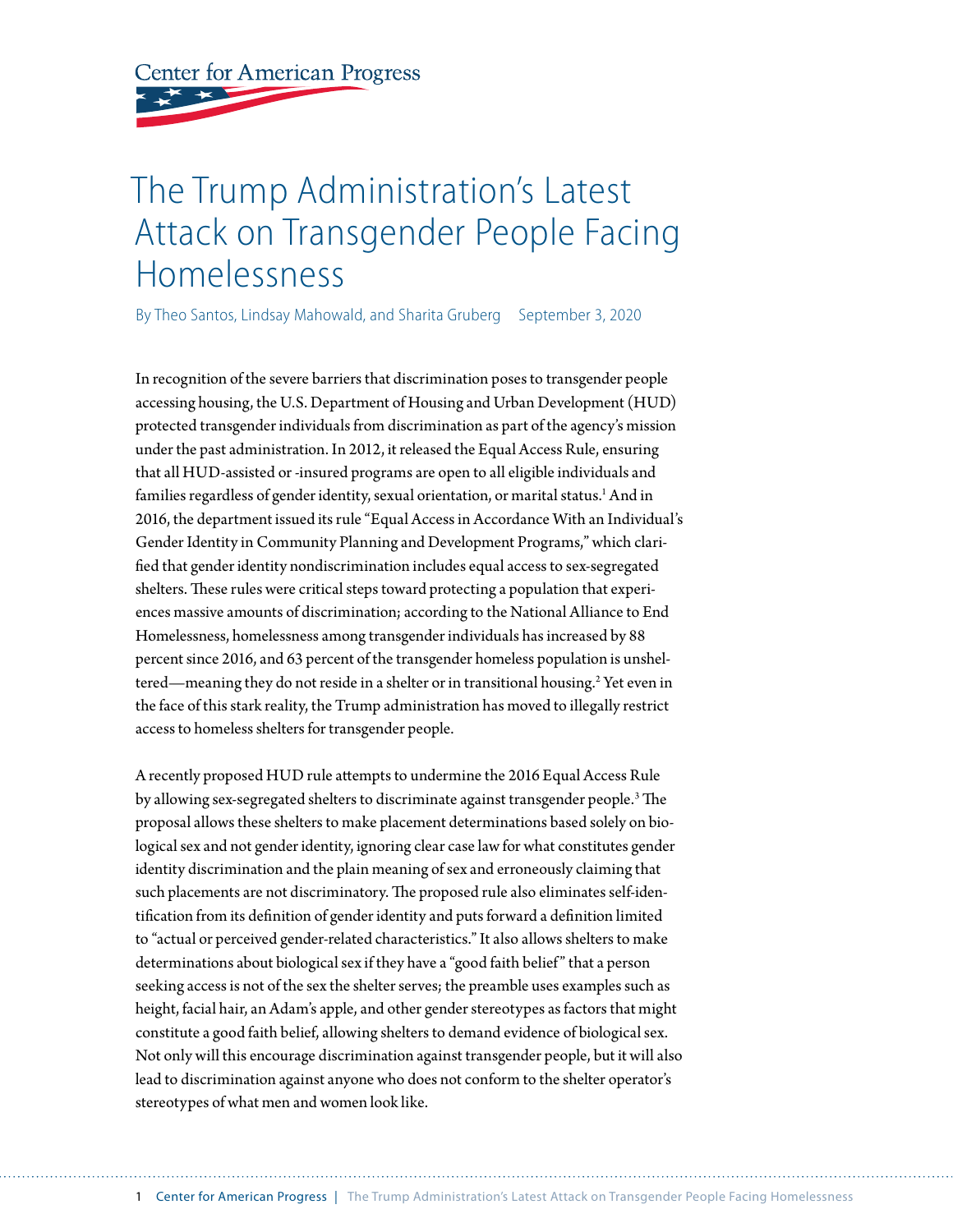Simply put, the new rule would endanger an already vulnerable population and due to the faulty legal ground on which it stands, potentially put shelters' funding at risk.

## The proposed rule would make it even more difficult for transgender people to access emergency shelter

The Trump administration's recently proposed HUD rule change has the potential to harm transgender individuals immensely in their capacity to seek shelter. While the proposed rule states that individuals denied service must be provided with a transfer recommendation to another location, these recommendations do not guarantee placement in an appropriate shelter, $^{\rm 4}$  creating situations where transgender individuals are forced to seek their own alternative options—which may be limited at best.

Recent nationally representative survey data from the Center for American Progress examining anti-LGBTQ discrimination paint a stark picture of what would happen to individuals turned away from their nearest shelter location.<sup>5</sup> Overall, 68 percent of LGBTQ respondents said it would be somewhat difficult (28 percent), very difficult (31 percent), or not possible (9 percent) to find an alternative homeless shelter if they were denied access. Among all LGBTQ respondents living outside metropolitan areas, 76 percent said it would be somewhat difficult (21 percent), very difficult (36 percent), or not possible (19 percent) to access an alternative source of shelter. (see Figure 1)

#### **FIGURE 1**

#### **LGBTQ individuals have limited access to alternative shelter options**

How easily survey respondents could find an alternative shelter location if refused, by demographic group



\* Including nonbinary, gender-noncomforming, genderqueer, and agender respondents.

\*\* For the purposes of this survey, people of color include Black, Hispanic, Asian, and multiracial individuals, as well as those identifying as "other, non-Hispanic."

Source: Survey conducted in June 2020 as a collaboration between the Center for American Progress and NORC at the University of Chicago. Survey results are on file with the authors

Within the transgender community, access is even more limited. Eighty-seven percent of respondents who identify as transgender, nonbinary, agender, genderqueer, or gender nonconforming (GNC) said that it would be somewhat difficult (31 percent), very difficult (40 percent), or impossible (16 percent) for them to find an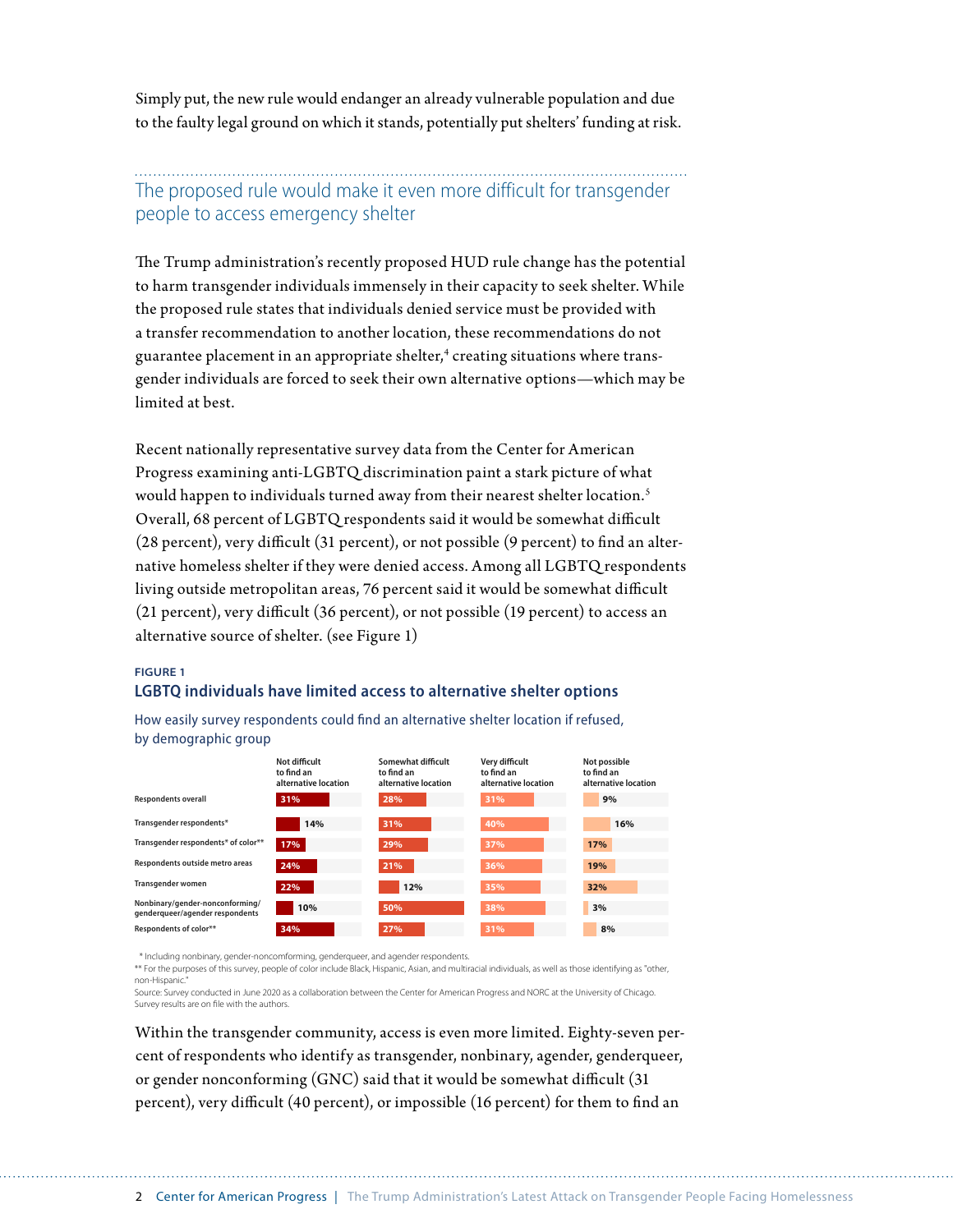alternative homeless shelter if they were refused. Among respondents who specifically identify as nonbinary, GNC, genderqueer, or agender, 91 percent said that it would be somewhat difficult (50 percent), very difficult (38 percent), or impossible (3 percent) to find an alternative shelter option.

When looking solely at respondents who are people of color—those who are Black, Hispanic, Asian, or multiracial—66 percent indicated that it would be somewhat difficult (27 percent), very difficult (31 percent), or impossible (8 percent) to access alternative shelter options if they were turned away. Among respondents who are people of color and identify as transgender, nonbinary, agender, genderqueer, or GNC, 83 percent said it would be somewhat difficult (29 percent), very difficult (37 percent), or impossible (17 percent) to access alternative options.

Even when alternative options are present, they are often not within an accessible distance. CAP data show that a majority of individuals who are aware of alternative shelter options would have to travel more than 10 miles to reach them—a problem compounded when the data are broken down by race, ethnicity, and gender identity. (see Figure 2) Given that for individuals experiencing homelessness, the availability and cost of public transit is often a significant barrier, traveling many miles to reach another shelter would be extremely difficult.

#### **FIGURE 2**

#### **For LGBTQ individuals, few alternative shelter options exist within a 10-mile radius**



How far survey respondents would need to travel to reach an alternative shelter location if refused, by demographic group

\* Including nonbinary, gender-noncomforming, genderqueer, and agender respondents.

\*\* For the purposes of this survey, people of color include Black, Hispanic, Asian, and multiracial individuals, as well as those identifying as "other, non-Hispanic."

Source: Survey conducted in June 2020 as a collaboration between the Center for American Progress and NORC at the University of Chicago. Survey results are on file with the authors.

In all, there seem to be few—if any—alternative options for LGBTQ individuals who are refused access to their nearest homeless shelter. Should shelters use the proposed rule change to deny access, many transgender individuals will find themselves at risk of being unsheltered.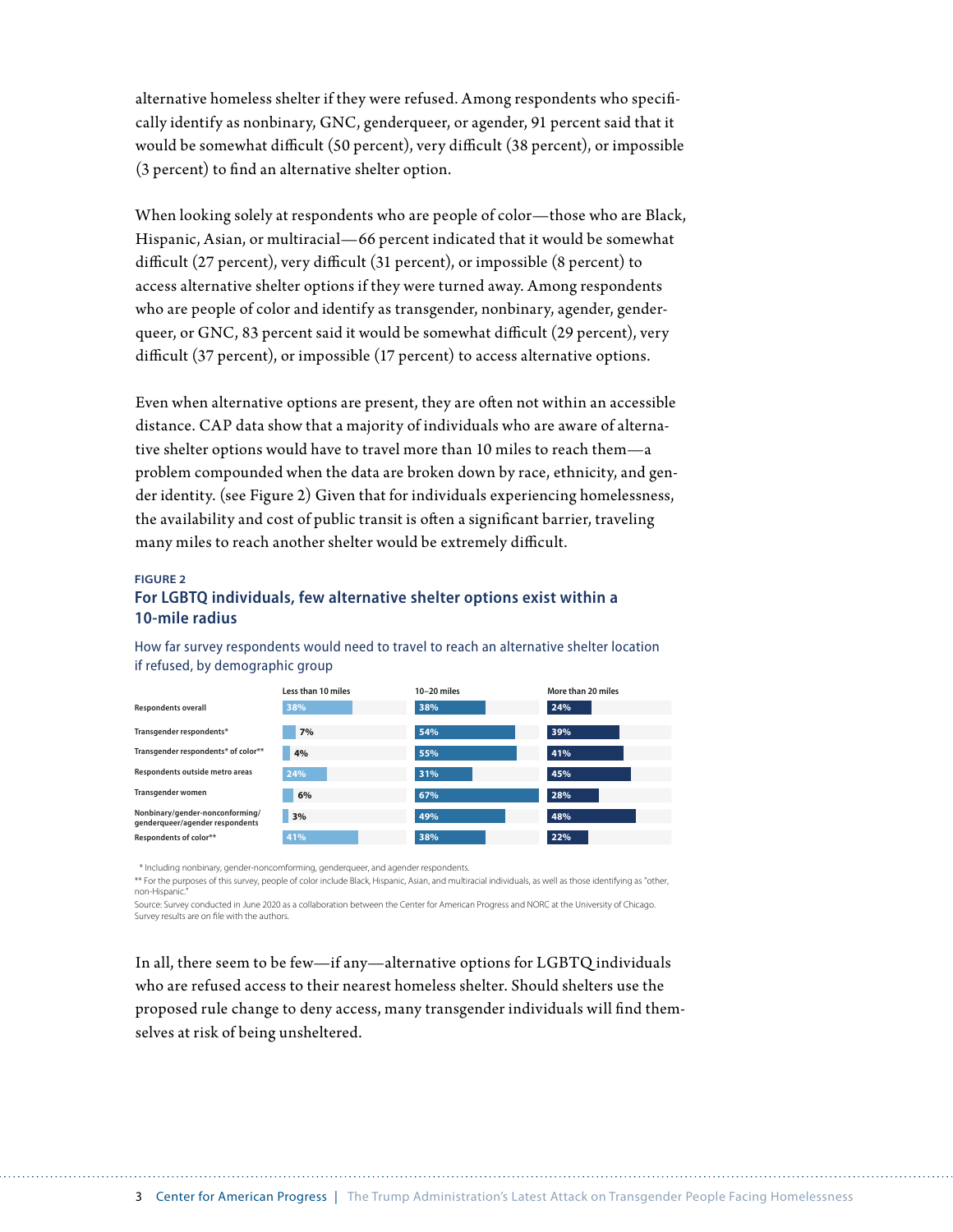## Shelters could lose funding if they comply with the proposed rule

On top of the obvious harms that the proposed rule would create for transgender people experiencing homelessness, its tenuous legal standing could put shelters' funding at risk. The proposed rule's egregious misinterpretations of basic legal concepts indicate that its authors either have never engaged with sex discrimination laws or are willfully ignoring long-established legal precedent in order to allow discrimination. Either way, if shelters comply with the proposed rule, their funding could be put in jeopardy due to the rule's conflicts with numerous other statutes.

The proposed rule comes in the wake of a recent U.S. Supreme Court decision that maintained that employment discrimination on the basis of gender identity constitutes Title VII sex discrimination.<sup>6</sup> As Reps. Maxine Waters (D-CA) and Jennifer Wexton (D-VA) have recently argued, this decision has deep implications for the proposed HUD rule under the Fair Housing Act's prohibition against sex discrimination.7 However, the administration is blatantly ignoring the nation's highest court and explicitly encouraging discrimination on the basis of sex due to the proposed rule's reliance on sex stereotyping and gender identity discrimination.

While the extent of the Fair Housing Act's coverage of shelters is under debate,<sup>8</sup> the proposed rule's categorical claim that sex-segregated shelters are not covered is false. In fact, as recently as January 2020, HUD affirmed in its guidance "Assessing a Person's Request to Have an Animal as a Reasonable Accommodation Under the Fair Housing Act": "For purposes of this guidance, the term 'housing' refers to all housing covered by the Fair Housing Act, including apartments, condominiums, cooperatives, single family homes, nursing homes, assisted living facilities, group homes, domestic violence shelters, emergency shelters, homeless shelters, dormitories, and other types of housing covered by the FHA."9

HUD's decision to ignore nondiscrimination protections conflicts with the requirements of other funding programs. For example, the Violence Against Women Reauthorization Act of 2013 (VAWA) explicitly prohibits discrimination on the basis of gender identity, among other protected traits, by VAWA recipients—who have access to half a billion dollars in appropriated funds for VAWA programs.10 Moreover, in addition to federal nondiscrimination protections, 22 states and Washington, D.C., as well as hundreds of local jurisdictions, prohibit discrimination in housing based on gender identity.<sup>11</sup>

These conflicting laws can be costly for shelters. HUD's Emergency Solutions Grants program only provided \$290 million in funding fiscal year 2019,<sup>12</sup> but that is a fraction of the overall spending on emergency shelters, which HUD estimates in its preamble to cost "several billion dollars per year."13 The rest comes either from other federal sources or, more commonly, from state and local sources. HUD's new proposed rule is illegal and, for reasons outlined above, is unlikely to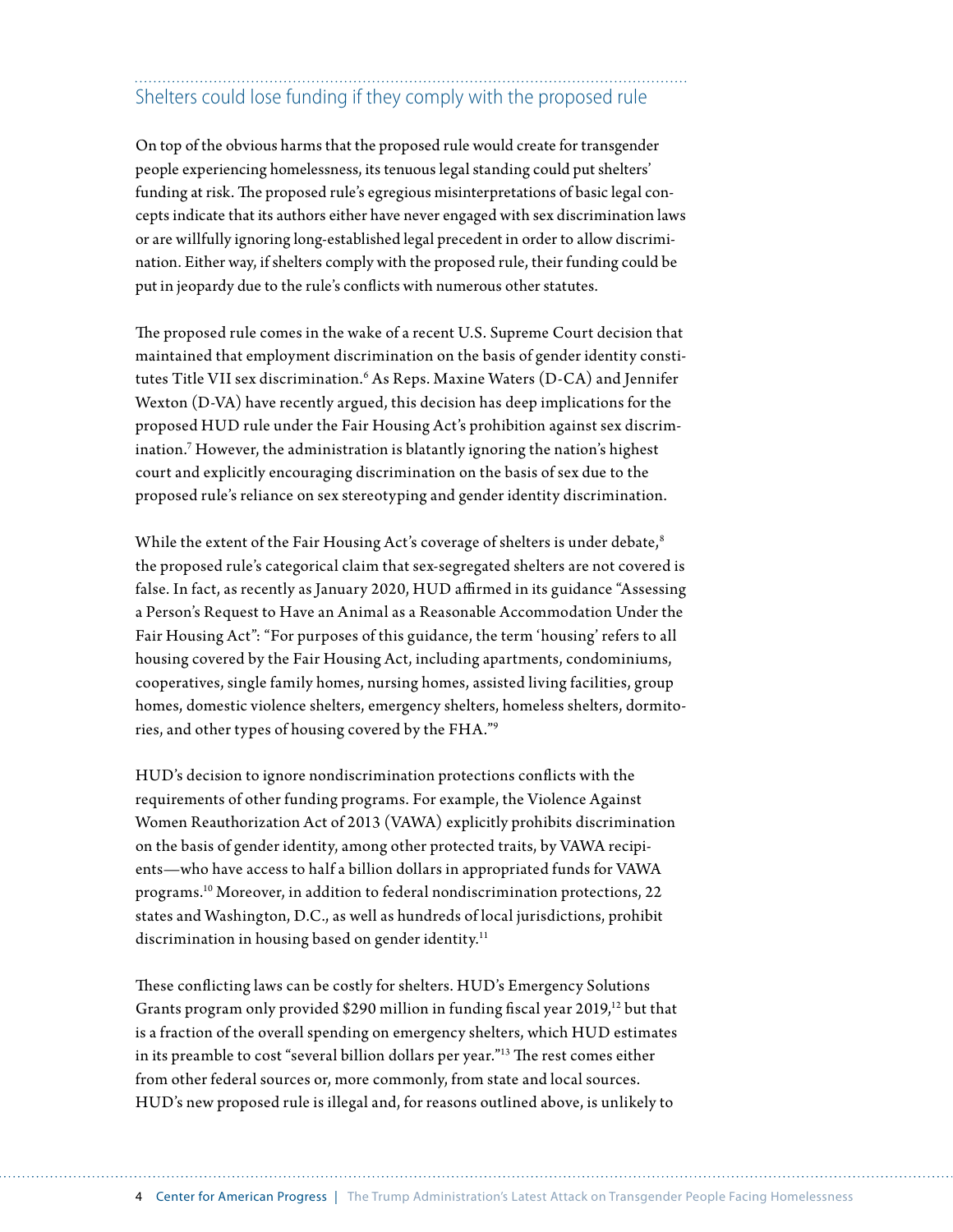withstand a lawsuit. Yet it is still dangerously misinforming shelters and thereby jeopardizing their funding, since many of them are bound by nondiscrimination protections on the basis of sexual orientation and gender identity.

### **Response to FOIA request shows dozens of shelters' funding could be put at risk**

Since VAWA's reauthorization in 2013, VAWA-funded programs have been bound by nondiscrimination protections on the basis of sexual orientation and gender identity. The compliance period for the reauthorization was one year, meaning that nondiscrimination has been required since 2014.

On September 3, 2019, CAP submitted a Freedom of Information Act (FOIA) request to the Office on Violence Against Women at the U.S. Department of Justice for successful fiscal year 2018 grant applications for VAWA funding from organizations also receiving funding from HUD. In January 2020, the authors received a response to the FOIA request providing successful fiscal year 2019 applications, and they analyzed the applications to determine funding status, geographical spread, and presence of nondiscrimination protections.

The FOIA response showed that at least 75 domestic violence programs received funding both from HUD and from Office of Violence Against Women grants. Programs used this VAWA funding for shelters, outreach, legal assistance, and other services. If VAWA-funded shelters follow the proposed HUD rule and reject transgender women from women's shelters, they will be jeopardizing funding for all these services.

Among the shelters in the 2019 FOIA sample, 35 are bound by state-level protections, and 13 are bound by municipal sexual orientation and gender identity protections. This means that these shelters could also lose state and local funding if they were to follow the proposed rule.

## The administration is pushing the false narrative that transgender rights conflict with women's rights and religious liberty

Furthermore, HUD's justification for the proposed rule is fallacious at best. The administration raises several arguments in favor of the rule, two of which are especially objectionable and blatantly transmisogynistic. First, it claims that the presence of transgender women in shelters threatens the safety of cisgender women. Second, the administration justifies the proposal by claiming it will unburden shelters with deeply held religious beliefs by allowing them to discriminate.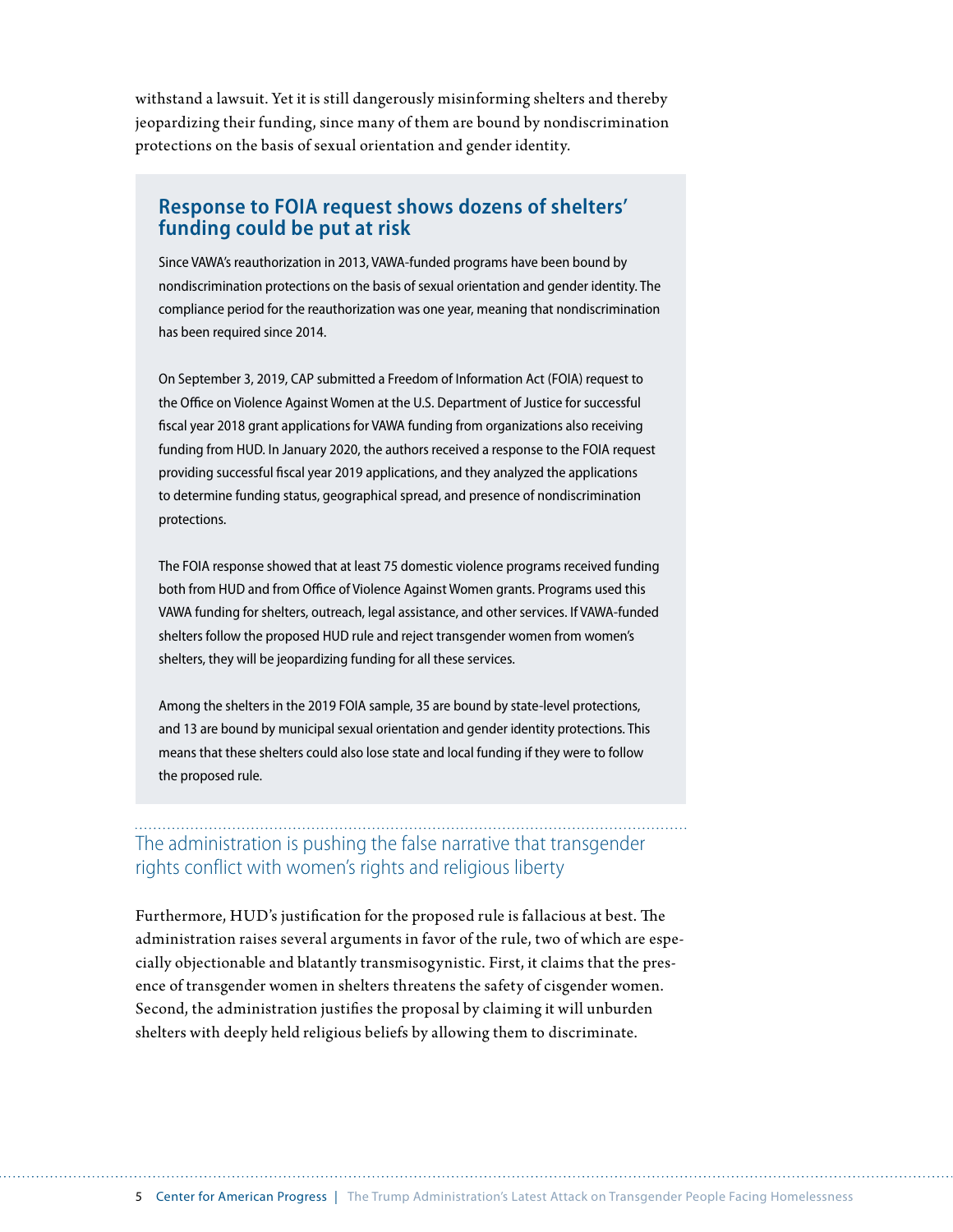#### Transgender women present no threat to cisgender women in shelters

All VAWA programs funded in the past six years to seven years have been required to house transgender women in accordance with their gender identity. Despite the intense media scrutiny that transgender women using women's facilities face, no evidence demonstrates that they are a threat to cisgender women's safety in shelters. In fact, transgender people themselves face a disproportionate amount of violence in shelters: 70 percent of transgender people who stayed in a shelter in 2015 reported some form of mistreatment, including harassment, forced removal, or physical violence.<sup>14</sup>

Citing the safety of cisgender women is merely a thinly veiled attempt to present transgender women as dangerous predators. Yet in reality, the rule could endanger cisgender women, who may become unable to access shelters as they are forced to close or limit their hours due to reduced funding. Additionally, cisgender women would be subject to sex stereotyping, meaning that any woman who does not conform to a shelter's preconceptions could be refused service.

#### Faith-based organizations have not opposed federal nondiscrimination protections

The administration also suggests that faith-based shelters oppose federal nondiscrimination protections for transgender people. In reality, however, this purported conflict does not reflect the values of most faith-based organizations. HUD's response to CAP's May 31, 2017, FOIA request for information regarding waivers or religious accommodations made under the 2012 and 2016 Equal Access rules—from their dates of publication to May 31, 2017—failed to locate any waiver requests from service providers. Moreover, there are no records of complaints from service providers pertaining to those rules. While HUD acknowledges the existence of a waiver in the preamble, it doesn't mention receiving waiver requests.15 This indicates that no religious exemptions had been requested under either the Obama administration or the Trump administration.

Because no faith-based shelter made any related complaints or requests to HUD, the department was compelled to fabricate a problem to which this regulation could be seen as the solution. In the section alleging the need for religious accommodation, HUD cites a complaint that one faith-based shelter in Alaska made against a local ordinance, unrelated to any federal regulation.

In fact, some religious shelters have even spoken out on the importance of safely sheltering transgender people. For example, two Texas faith-based shelters—neither of which is funded by HUD and therefore would not be subject to the proposed rule—have publicly stated that they will not change their current affirming and inclusive practices and will continue to house people according to their own self-identification.<sup>16</sup>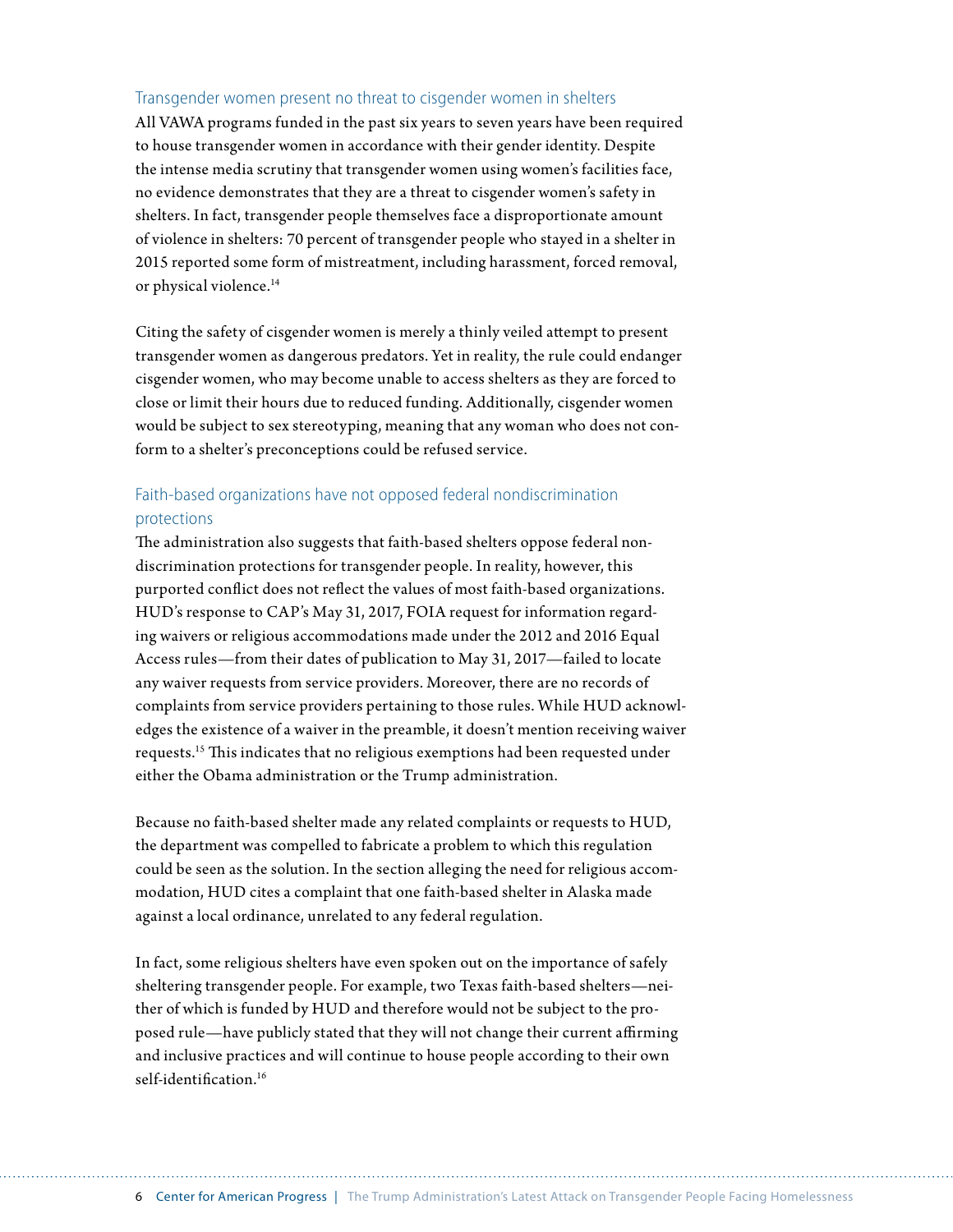The administration is not protecting religious freedom; it is going explicitly against the wishes of many religious organizations.

After reviewing HUD's fallacious justifications for the proposed rule, it is clear that the logic informing these arguments is rooted in transphobia. This is not mere speculation: HUD Secretary Ben Carson has repeatedly made explicitly transphobic comments, including allegedly calling transgender women "big, hairy men" and insinuating that they try to infiltrate women's shelters.17 Such clear animus toward transgender people provides additional grounds to object to the proposed rule.<sup>18</sup>

## Conclusion

HUD's proposed rule puts already vulnerable populations at increased risk and seeks to delegitimize their lived experiences. Moreover, its justifications are demonstrably empty: The proposed rule does nothing to protect cisgender women, and there is no conflict between existing nondiscrimination protections and the religious liberty of faith-based providers.

In light of the coronavirus pandemic and resulting economic fallout, this proposed rule is especially concerning. As homelessness and domestic violence increase, it is important to consider that transgender people are more likely to be low income and experience housing insecurity.19 Moreover, coronavirus-related lockdowns place victims of domestic violence at greater risk, and LGBTQ populations face higher rates of intimate partner violence.<sup>20</sup> For these reasons, transgender people face an unprecedented crisis of housing insecurity due to COVID-19.

Rules like this demonstrate the necessity of federal nondiscrimination protections on the basis of sexual orientation and gender identity. The U.S. Senate must pass the Equality Act and institute protections for transgender people in housing and public accommodations. Especially now, transgender people need access to safe and affirming housing services.

*Theo Santos is the special assistant to the LGBTQ Research and Communications Project at the Center for American Progress. Lindsay Mahowald is a research assistant with the LGBTQ Research and Communications Project at the Center. Sharita Gruberg is the senior director for the LGBTQ Research and Communications Project at the Center.*